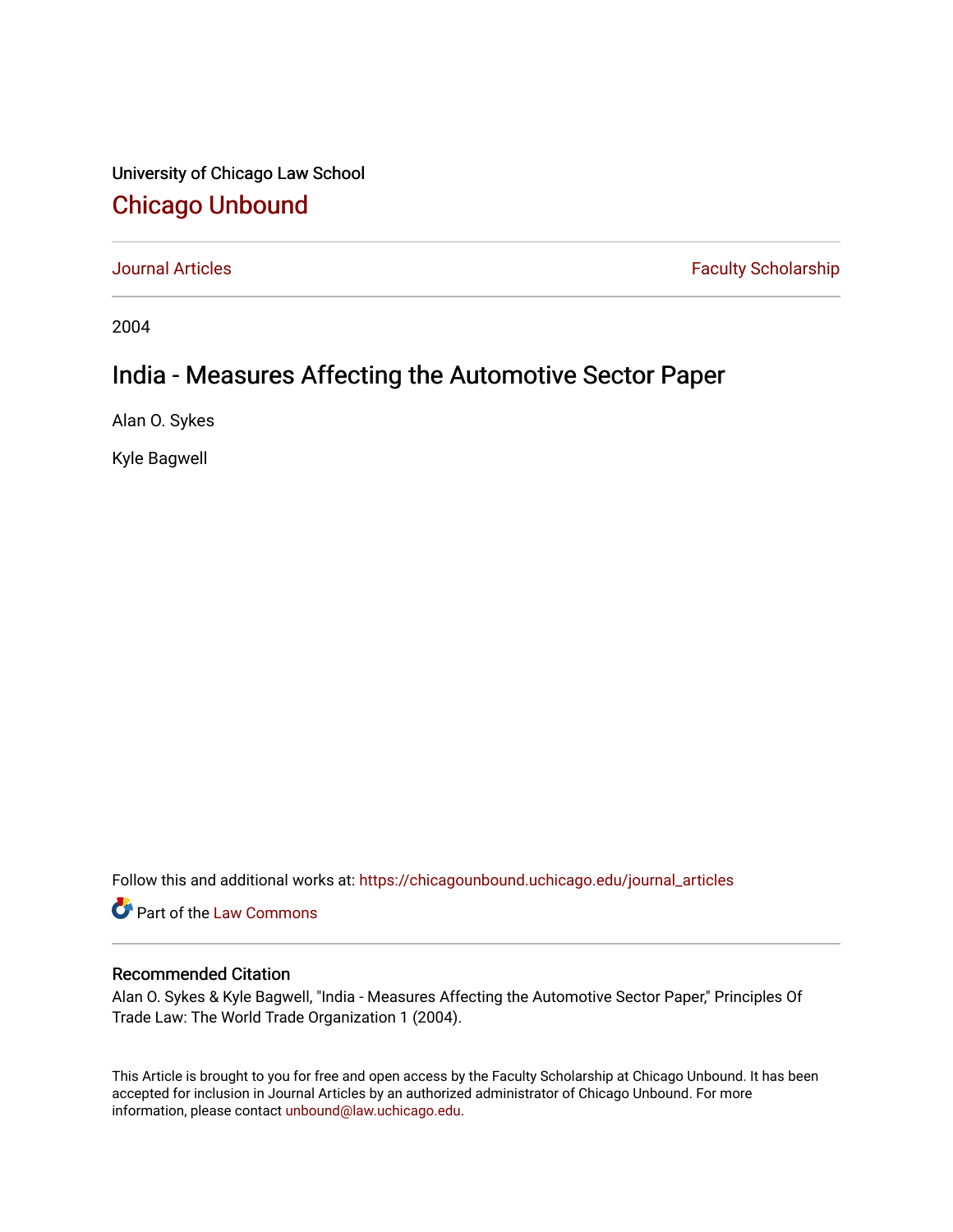# India **--** Measures Affecting the Automotive Sector

# **Kyle** Bagwell Columbia University

**&**

Alan **0.** Sykes University of Chicago

## **January** 2004 **(draft)**

### **1. Introduction**

This paper addresses the disputes brought to the World **Trade** Organization (WTO) **by** the European Communities and the United States concerning certain Indian measures affecting the importation **of** automobiles and components in the lbrm of "completely knocked down" (CKD) and "semi-knocked down" (SKD) kits. The measures in question originated during a time when India employed extensive import licensing requirements, ostensibly for balance of payments purposes. India's broad licensing regime was challenged in **1997 by** the European Communities and the United States, resulting in **a** settlement with the European Communities and a ruling in favor of the United States pursuant to which India agreed to abolish its import licensing system. Some restrictions **in** die automotive sector remained, however, which became the subject ol'this proceeding.

The automotive restrictions resulted from **a** law luown as Public Notice **60 (PN60),** enacted in **1997,** which provided that companies desiring to obtain import licenses for CKD or SKI) kits must enter **a** contract with the government known as a "Memorandum of Understanding" **(MOU). These** MOUs, among other things, required companies to achieve stated local content percentages ("indigenization requirements") in their manufacturing operations, and to ensure that the value of their exports **was** equal **to** the value of their imports ("trade balancing requirements"). The contractual commitments to the government through the MOUs remained binding and enforceable even afler the

salar sa barang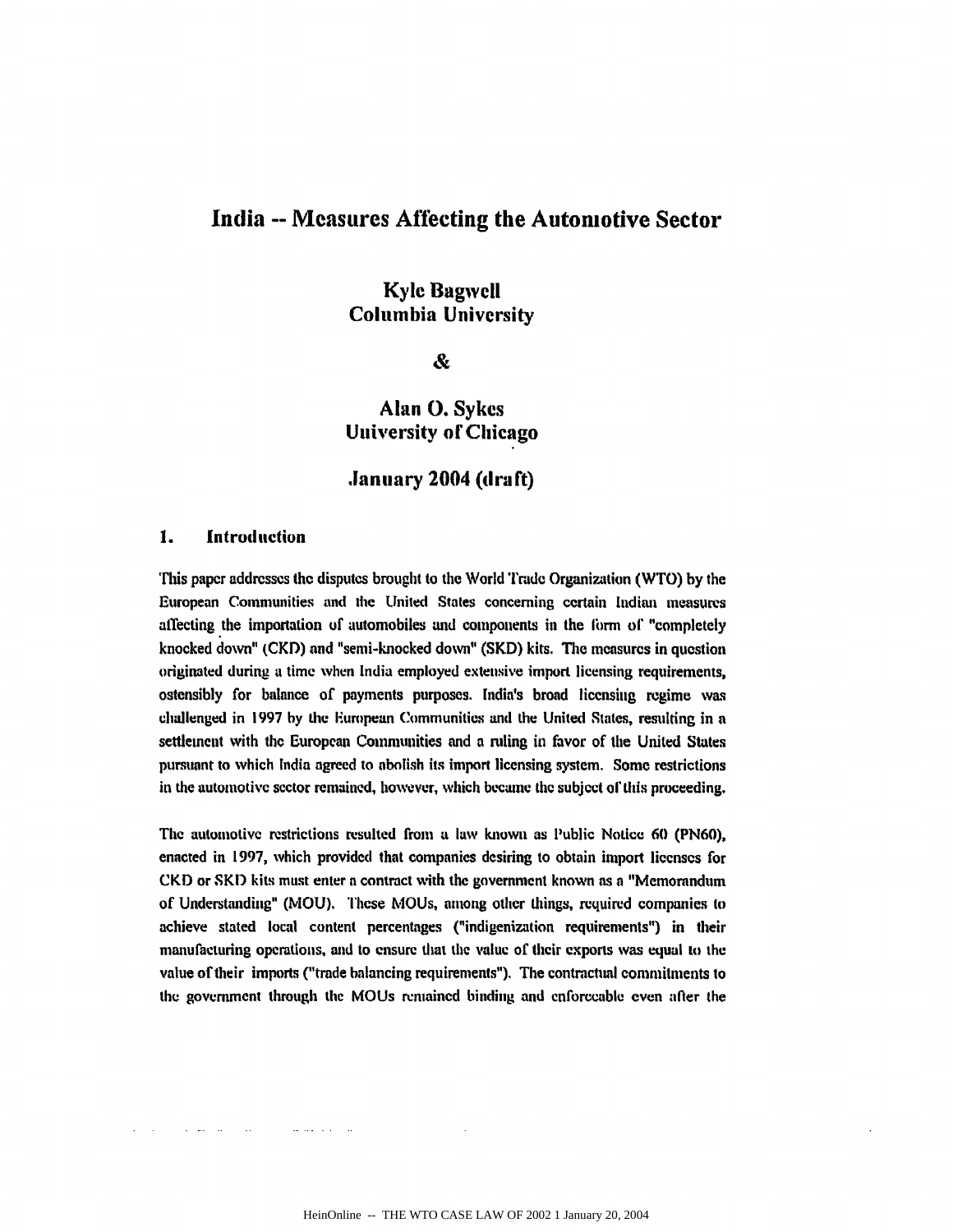import licensing regime that had given rise to **them** was abolished, The European Communities and the United States claimed that the indigenization requirements and the trade balancing requirements constituted violations of Articles **IlI** and **XI** of **GAIT** 1994 and Article 2 of'TIMs.

The proceedings were consolidated before a single dispute panel, which rulcd in favor or the Euronean Communities and the United States with respect to both measures.<sup>1</sup> India indicated that it would appeal, but later withdrew its appeal and thus the Appellate Body did not address the substance of the dispute. <sup>2</sup>**In a** communication dated November **6, 2002, India** informed the Dispute Settlement Body that it **had** issued new Public Notices withdrawing the indigenization and trade balancing requirements contained in Public Notice **60,** and **by** implication suggesting that any such requirements in surviving MOUs would be deprived **of** effect.

The dispute is an unremarkable one and of limited significance from a legal standpoint. The indigenization requirements and trade balancing requirements are clear violations of **GA\*IT** 1994 **and** TRIMs in the absence of a valid defense, lndia's purported justification fir them **--** a balance of payments justification under Article XVIII of **'ATT** 1994 **-- had** been found insufficient in the earlier proceeding regarding its import licensing system. The case does touch on some broader legal issues of systemic importance: the role of *res judicata* in WTO law, the question of what constitutes governmental action sufficient to constitute a "requirement' or **"measure,"** and the boundary **betwccn** border measures covered **by** Article **XI** and domestic measures covered **by** Article **I'l.** But the case breaks little new ground on any of these points.

From an economic perspective, the issues raised **by** the case are also quite straightforward. Local content requirements such as the "indigenization" requirement, and measures such as the trade balancing requirement, disadvantage imports and **the** companics that use them. They can be understood as protectionist measures that benefit

and a series

<sup>&#</sup>x27;Report of the Panel **in** *hidia-- Measures Affecting the Antomotive Sector,* WT/DS **146/R, \VT/DS** I751R, adopted April **5,** 2002 (hereafter Panel Rep.).

<sup>2</sup> Report of the Appellate **Body** in *hidia-- Measures Affecting the Automotive Sector,* **\VT/DS** 146/R, WT/DS 175/R, adopted April **5,** 2002.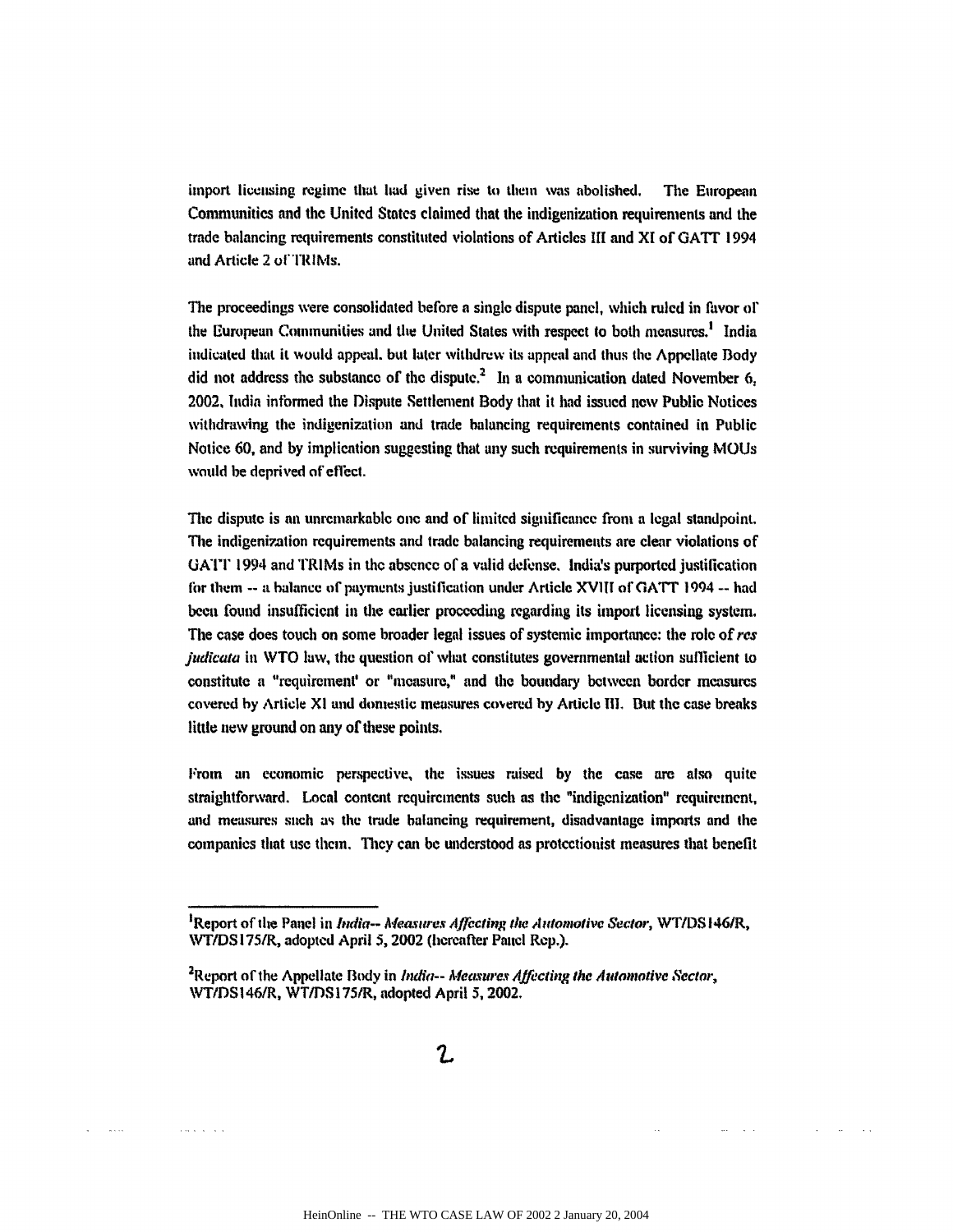the domestic producers of inputs. Such invasurcs may **harm** foreign manufacturers and input suppliers, and it is thus appropriate that WTO law should condemn them.

We proceed in the conventional fashion, laying out the legal issues and arguments in **Section** 2. Section **3** offers **a** critical analysis of **the** case from a law and economics perspective.

#### 2. **Factual and Legal** Issues

2.1 The 1-listory and Nature of the Measures at Issue

**For** many years. India **applied** import restrictions that it justified on balance of payments grounds. **The** restrictions were administered through an import licensing system. In **1997,** the European Communities requested consultations with respect to all import restrictions maintained **by** India, including those on the products at issue in the automotive dispute. India and the European Communities reached a settlement later that year, a "mutually agreed solution" in WTO parlance, which called for **all** of the restrictions to **be** eliminated **by** March *31,* **2003.**

Also in **1997.** the **[IS** requested consultations with India regarding quantitative restrictions **applied by** India for balance of payments **reasuns** on 2,714 agricultural and industrial product lines. That dispute proceeded to **a** panel, which ruled that the restrictions violated Article XIl) of' **UNI'T** 1994 **and** were not justified **by** Article XVIII:13 of **GATT** 1994 (pertaining to balance of payments measures **by** developing countries).<sup>3</sup> The Appellate Body upheld these findings.<sup>4</sup> The United States and India subsequently agreed that India would comply with the recommendations and rulings **of** the **DS13** no later than April **1,** 2001. **by** which time India **would** eliminate the system of non-automatic licenses for imports.

<sup>&</sup>lt;sup>3</sup>Panel Report on *India – Quantitative Restrictions on Imports of Agricultural, Textile and Industrial Products, (hereinafter "India - Quantitative Restrictions"), WT/DS/90/R,* adopted September 22. **1999.**

<sup>4</sup>Report of the Appellate Body in Inia **-** *Quamitative* Restrictions, *WTIDS0AB/tR,* adopted on 22 September **1999.**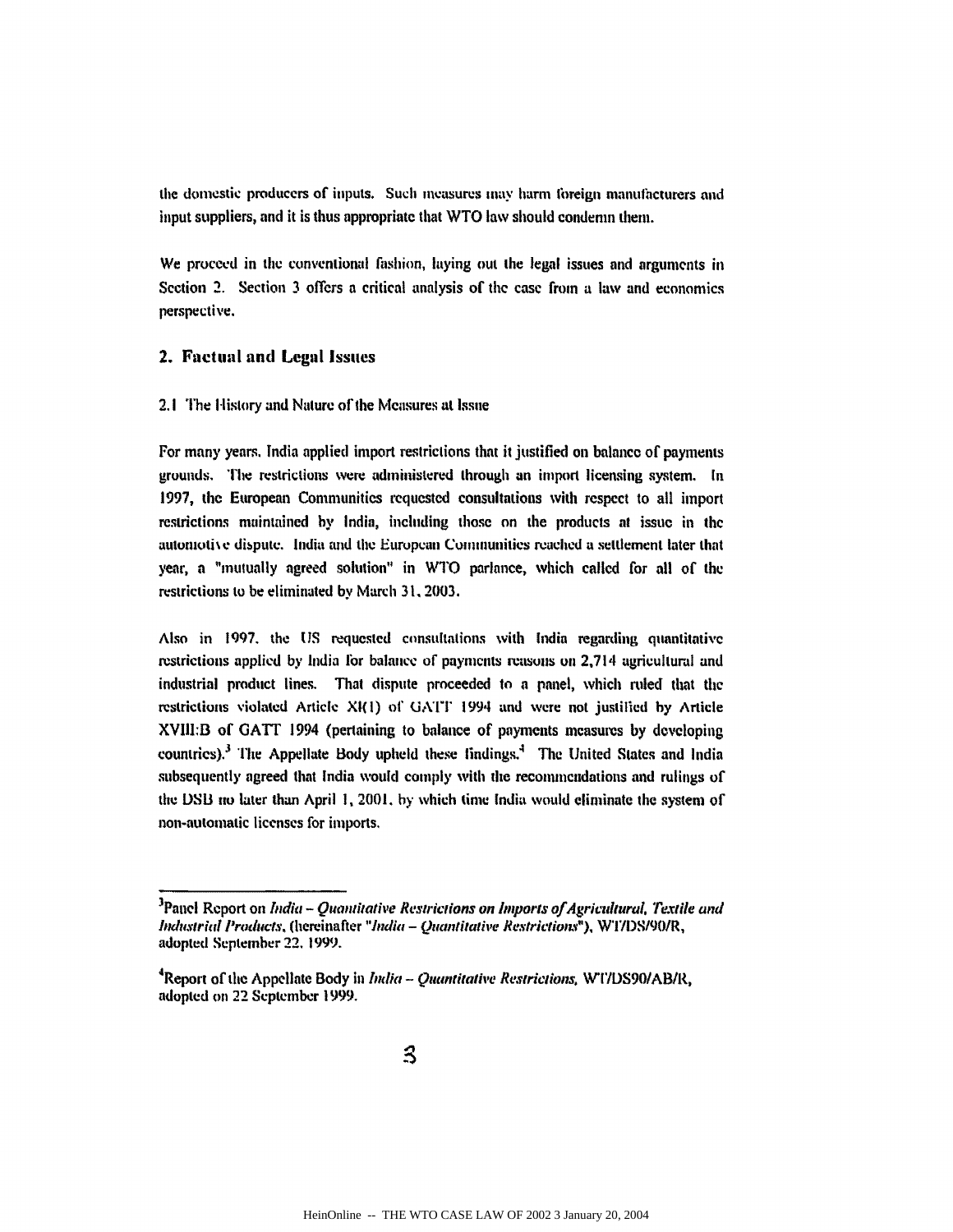In 2000, when the panel in the automotive dispute was requested **by the** United States **and** he European Communities, India still **applied** discretionary import licensing to **715** tariff line items including cars imported in the form of CKD and SKD kits. Pursuant to the agreement reached in the earlier proceedings, however, India altogether abolished its licensing scheme on April **1,** 2001.

**The** end of the import licensing system did not end European and American concerns about the automotive sector, however, because of **PN60** and **the** MOUs that resulted from **it. PN60** required any passenger car manufacturer wishing **to** obtain **a** licensee to import CKD oi SKI) kits to covenant, through an **MOU,** to:

"(i) Establishment of actual production facilities for manufacture of cars, and not for mere assembly.

(ii) **A** minimum oflforeign equity **of 1)J\$50** million to **he** brought in **by** the foreign partner within the first three years of the start of operations, if the firm is **a** joint venture that involves majority foreign equity ownership.

(iii) Indigenization (i.e. local content) ol'components up to a minimum level **of' 50%** in the third year or earlier from the date of first import consignment of CKD/SKD kitslcmponcnts. and **70%** in the fifth year or earlier.

(iv) broad trade balancing **of'** foreign exchange over the entire period of the **MOU.** in terms of balancing between the actual **CIF** value of imports of CKD/SKD kits/componets and **the** FOB value of exports of cars and auto components over that period...<sup>"5</sup>

The third and fourth of these requirements became the subject of the automotive dispute.

Much **of** India's defense in the case rested on the proposition that the matter **had** already been resolved through the challenges to India's broad import licensing regime, or that it was otherwise mooted by the abolition of the licensing regime in 2001. But the European Communities and the United States argued that **even** if the import licensing regime that had been used to extract the commitments in the MOUs had **ended, PN60** remained on the books and the MOUs that had been negotiated under it remained binding on the companies that had signed them.

2.2 The Panel Decision

2.2.1 Relevance of Prior Proceedings *on hdia* **--** *Qiantitative* Restrictions

<sup>5</sup>Panel Rep. ¶2.5.

 $\mathbf{I}$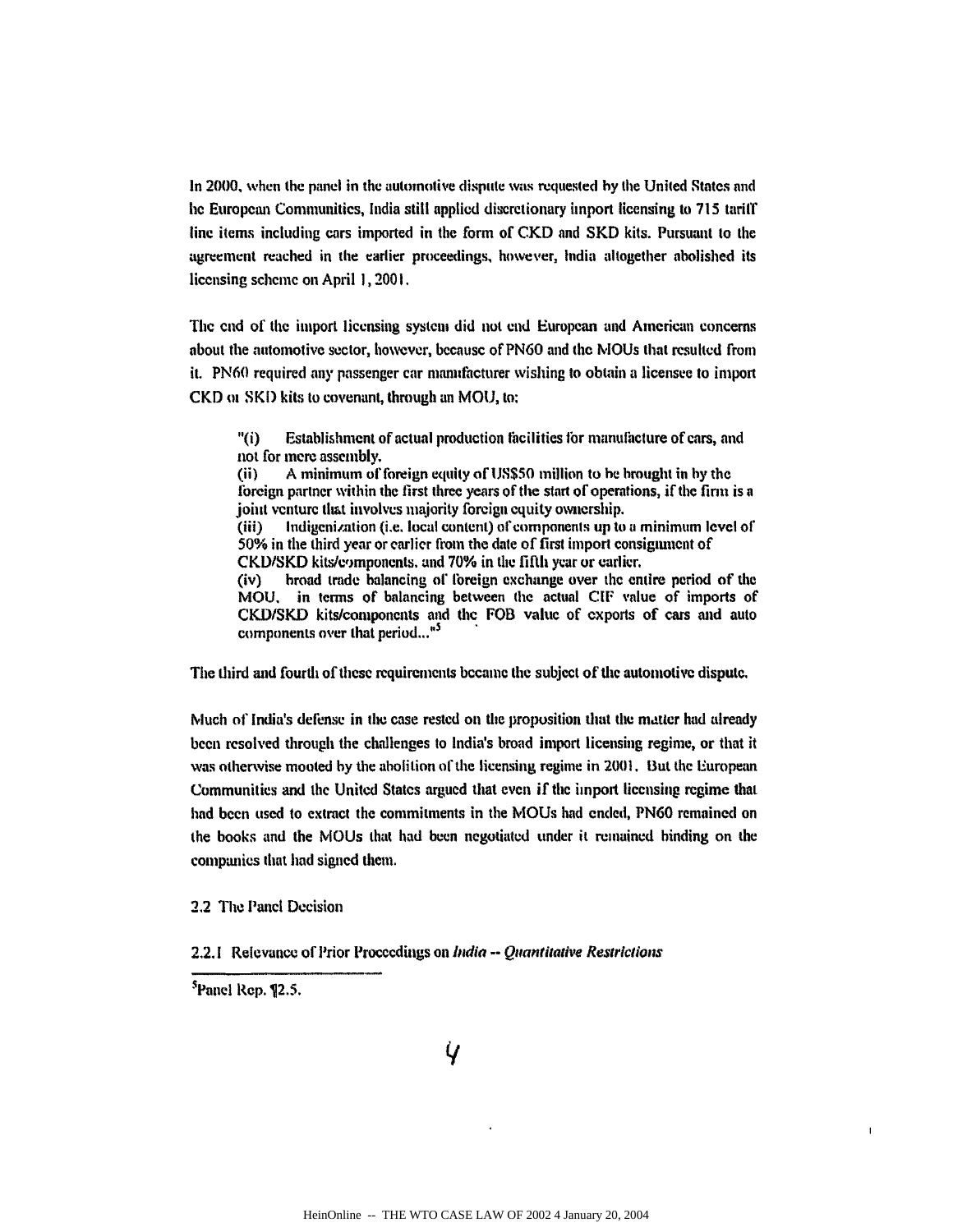Much of the panel decision relates to India's claims that the claims brought by the European Communities and the United States **had** already been resolved or were moot. The panel disagreed.

India argued first that the measures in question **weic** no longer in existence **due** to developments subsequent to the initiation of **ihe** dispute. The panel responded **by** noting that the indigeni/afion and trade balancing requirements, **as** embodied in the MOUs. iemained in effect after the licensing system was abolished. $<sup>6</sup>$ </sup>

India also made a rather novel *res* judicala argument. Ordinarily, **a** party to litigation invoking the concept of *resjudicala* does so to avoid relitigating an issue that it prevailed **on** in **a** prior proceeding. Here, **by** contrast, India invoked *res judicat* vith respect to the issues that it had lost in the *Inoia -- Quantitative* Restrictions dispute. India's theory was that the United States and the European Communities could not seek a new ruling on the legality **of** measures that **a** previous dispute had addressed. The panel seemed to accept that in principle it was improper to relitigate the same issues, but concluded that the **measures** at issue in the automotive sector had not been before the prior dispute panel. The prior dispute had concerned the legality of **the** broad import licensing regime, but had not considered the indigenization and trade balancing requirements in the MOUs.<sup>7</sup>

The panel gave a similar response to India's argument that the measures in question could not he adjudicated because they were covered **by** the "mutually agreed solution" reached with the European Communities after its prior complaint. That agreement contained a promise **by** the European Communities to refrain from bringing further proceedings relating to the challenged measures, in exchange for India's promise to remove them over time. The panel accepted the proposition that Europe would be bound **by** its promise, but found once again that it did not encompass the specific measures at issue in the automotive sector.<sup>8</sup>

 $\ldots$ 

8Panel Rep. **7. 32-34.**

<sup>6</sup>Panel Rep, **7,28.**

<sup>7</sup> Paael Rep. **§7.103.**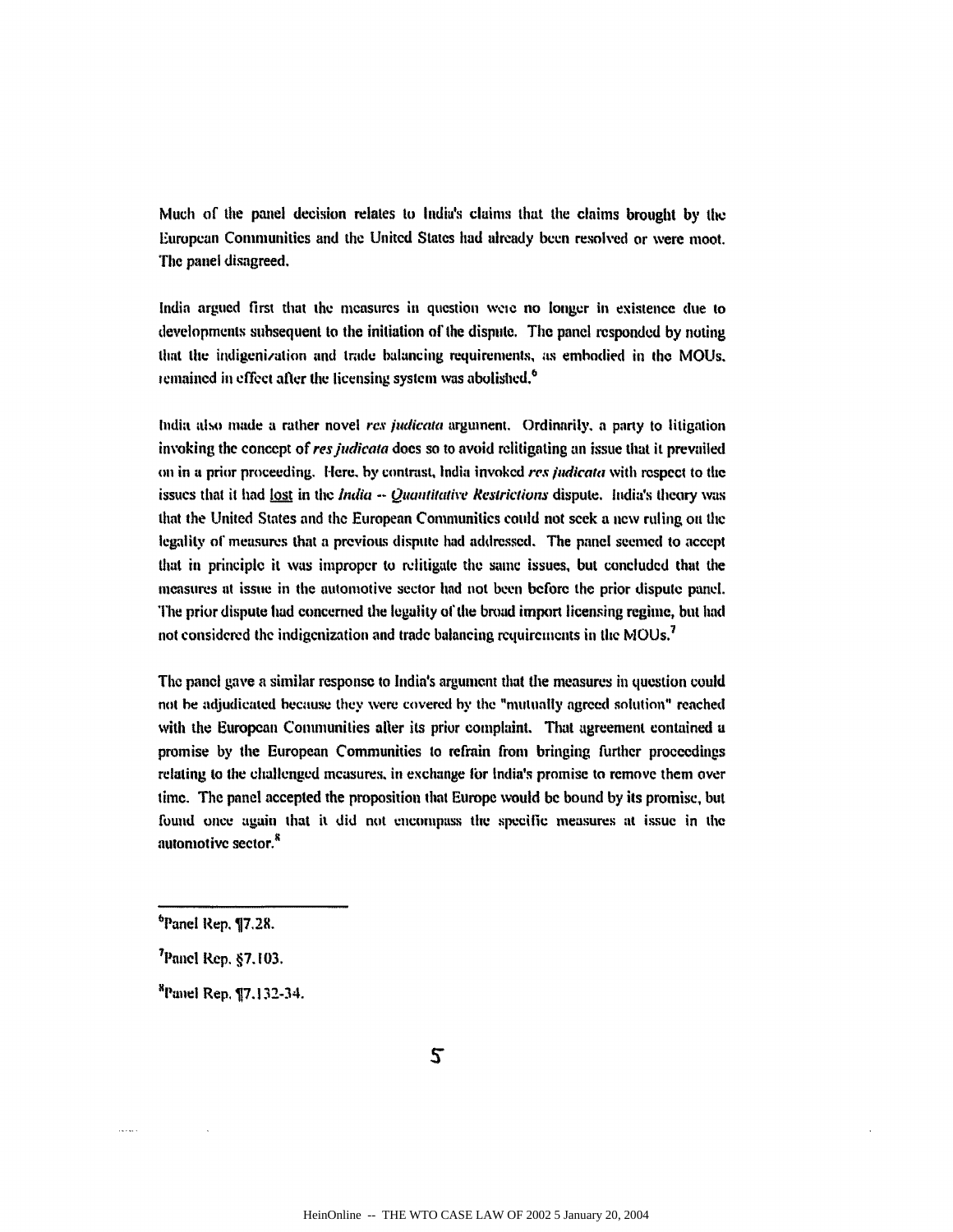#### 2.2.2 Analysis of Challenged Measures under **GATT** 1994 and **TRIMs**

Regarding the order **of** analysis, the panel saw little difference in **the** "specificity" of **GATT** 1994 and TRIMs with respect to the challenged measures. Accordingly, it decided to address the claims in the order that they were argued **by** the parties.

#### 2.2.2.1 The Indigcnization Requirement

As noted, the indigenization requirement committed the companies signing MOUs to procure **50-70** percent of their automobile parts and components from local sources, and **was** a classic local content requirement in WTO parlancc. Both the European Communities and the United States claimed that the indigenization requirement was inconsistent with GATI' Article 111(4), which provides:

The products of the territory of any contracting **party** imported into the territory or any other contracting party **shall be** accorded treatment no less favorable than that accorded to like products of national origin in respect of **all** laws, regulations **and** requirements affecting their internal sale, offering **lbr** sale, purchase, transportation, distribution or use.

To evaluate the indigenization measure against this standard, the panel believed that four issues must be addressed: "whether **(1)** imported products and domestic products are like products; (2) the measures constitute a "law, regulation or requirement"; **(3)** they affect the internal sale, offering for sale, purchase, transportation, distribution or use; and (4) imported products are accorded less favourablo treatment than the treatment accorded to like domestic products."<sup>9</sup>

Regarding the first issue, the dispute involved imported and domestic parts and components of automobiles, distinguished only **by** their origin. **The** panel saw no basis **Ibr** treating imported and domestic products as other than "like," and India did not dispute the point.<sup>10</sup>

9Panel Rep. **7.172.**

<sup>10</sup>Panel Rep. **[7.174.**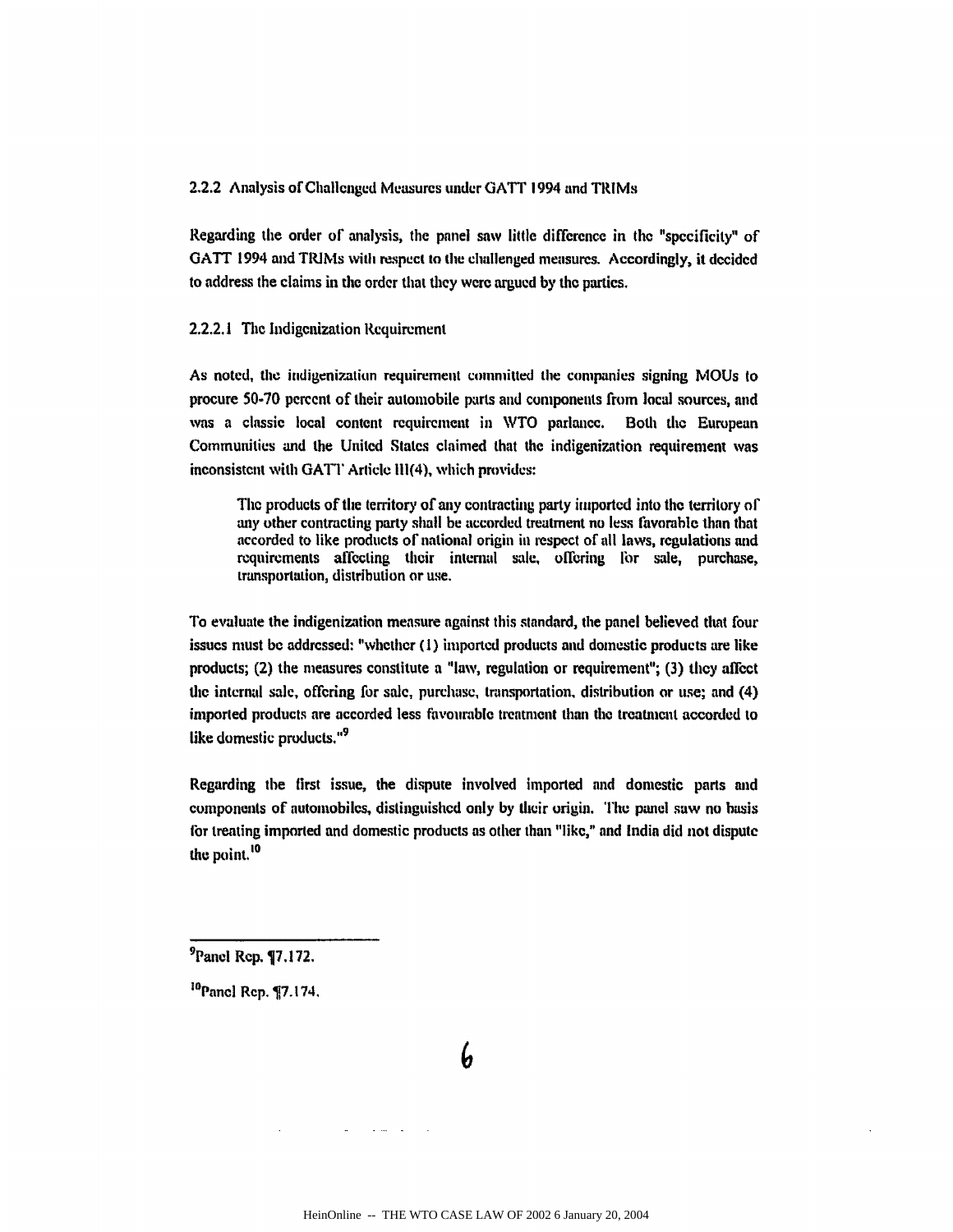Regarding the second issue, both the European Communities and the United States argued that the indigenization requirement in **PN60** and embodied in the MOUs was a "requirement" under Article 111(4). Companies were not compelled to subject themselves to it, **but** they **had** to do so if they wished to obtain **a** government benefit **(an** import license). Citing  $U\Lambda T$  precedent, the panel accepted the proposition that the term "requirement" includes "those which an enterprise voluntarily accepts in order to obtain an advantagc from the governmcnt." **<sup>I</sup> I**

But India argued that once the import licensing regime was abolished, any "requirement' ceased to exist **--** no longer would any company have to agree to the indigenization requirement to obtain an import license. The panel gave a twofold response. First, its terms **of** reference required it to assess the legality of the measures in place at **die** time the panel was constituted, and on that date the licensing regime was still in place. Second, even afler the licensing regime was abolished, **the** MOUs remained enforceable as private contracts with the govcunent and could **be** expected to affect commercial behavior regardless of the government's enlbrccnient **policy.12**

India's final argument was that even if the MOUs remained enforceable, private contracts **with** the government were analogous to "discretionary" legislation. It pointed to the distinction under the old **GATT** system between mandatory legislation, which left administering officials with no discretion to avoid violations if certain circumstances arose, and discretionary legislation, which might result in **a** violation but always **be** administered in **a** way that avoided violations. Only the former type of legislation could **be** challenged "on its face" in the **(A'il'** system; the latter could **be** challenged only if was **applicd in** a mamer that resulted in a violation. To this line **of** argument, the panel suggested that binding contractual obligations might be expected to affect companies' behavior, even **if** the govenunent did not actively enforce them.13 Further, **ludia** had apparently conceded that it had not released companies from their MOUs and had no **plans** to **do so in the** future.1<sup>4</sup>

 $\sim 10^4$  and  $\sim 10^4$ 

<sup>14</sup> Panel Rep. **18.46.** 

<sup>&</sup>quot;1Panel Rep. **11 7.183.**

<sup>&</sup>lt;sup>12</sup>Panel Rep. **117.190-93.** 

<sup>&</sup>lt;sup>13</sup>Pancl Rep. **118.42-44.**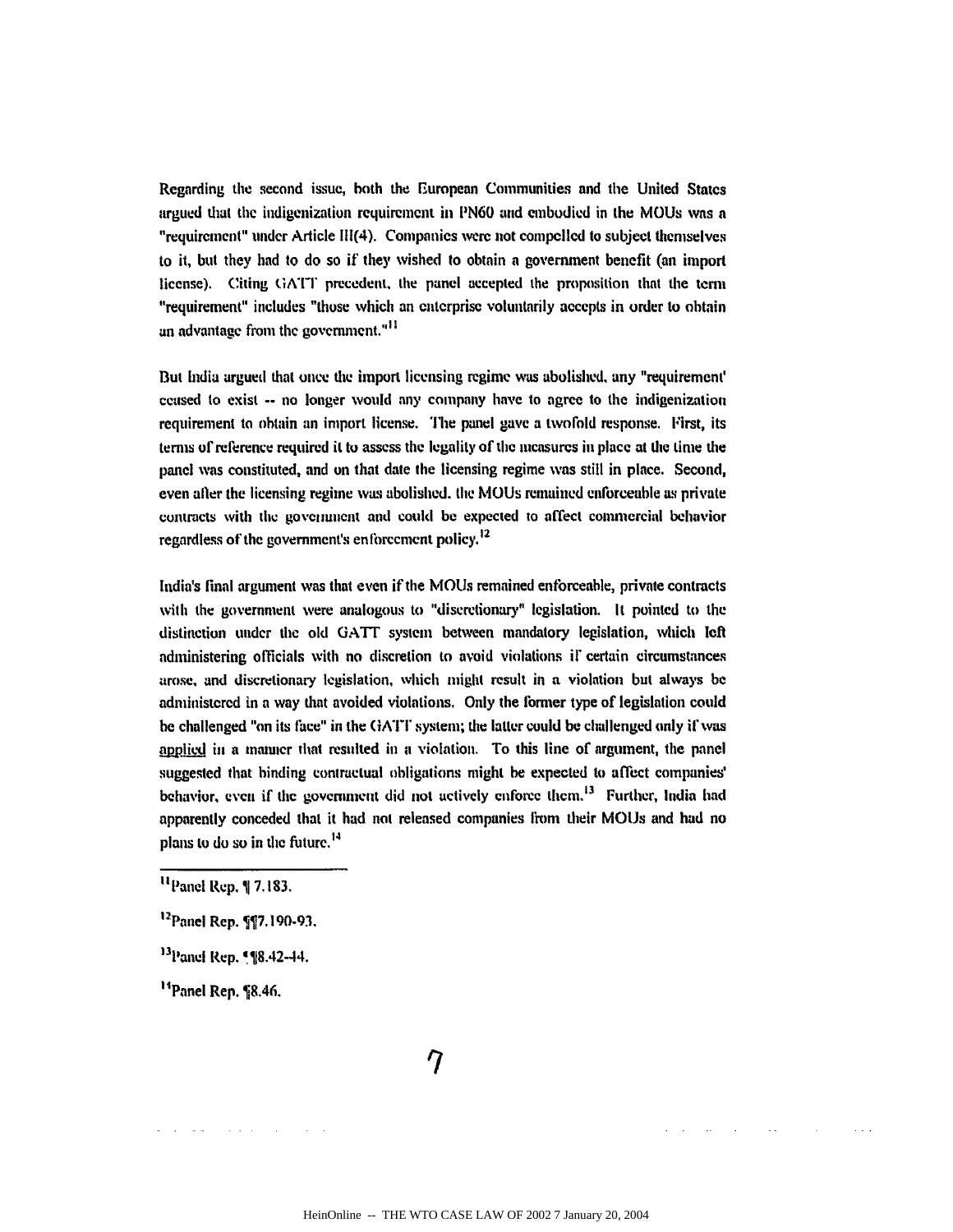The third and fourth issues issue under Article  $III(4)$  were easily resolved. The indigenization requirement "affected" internal sale, and accorded imported products less favorable treatment, because it modified conditions of competition between imported **and** domestic like products and encouraged **companies** to buy domestic over imported products.<sup>15</sup>

Ilie United States also argued that the indigenization requirement was inconsistent with Article XI(I), and both complainants challenged the requirement under TRIMs. Having ruled that it was inconsistent with Article III(4), however, the panel declined to examine its consistency with Article XI or with **TRIMs.**

2.2.2.2 The Trade Balancing Requirement

Both the European Communities and the United States argued that aspects of the trade balancing requirement were inconsistent with Articles **Ill** and XI of GATT 1994, although their positions differed in certain details, The panel saw greater coimnon ground in their discussion **of** Article X1, **and** decided to address issues under Article XI first.

Article XI(I) provides:

No prohibition or restriction other than duties, taxes or other charges, whether made effective through quotas, import or export licenses or other measures, shall **be** instituted or maintained **by** any contracting party on the importation **of** any product of the territory of any other contracting party or on the exportation or sale for export of any product destined for the territory of any other contracting party.

The trade balancing requirement was not in itself a "quota, import or export license," and so the initial question was whether it is among the "other measures' covered **by** Article XI(I). The panel had little difficulty concluding that it is. It reasoned that the balancing requirements, embedded in the MOUs, resulted directly from the legislative enactment **PN60** and thus represent "measures" **by** the Indian government.

The next question was whether the "measure" amounted to **a** "restriction...on the importation" of goods. India contended that the measure did not relate directly to the

<sup>15</sup>Panel Rep. ¶¶7.196-202.

 $\sim$  100  $\sim$  100  $\sim$ 

 $\sim 100$  km s  $^{-1}$ 

 $\mathcal{A}=\mathcal{A}$  ,  $\mathcal{A}=\mathcal{A}$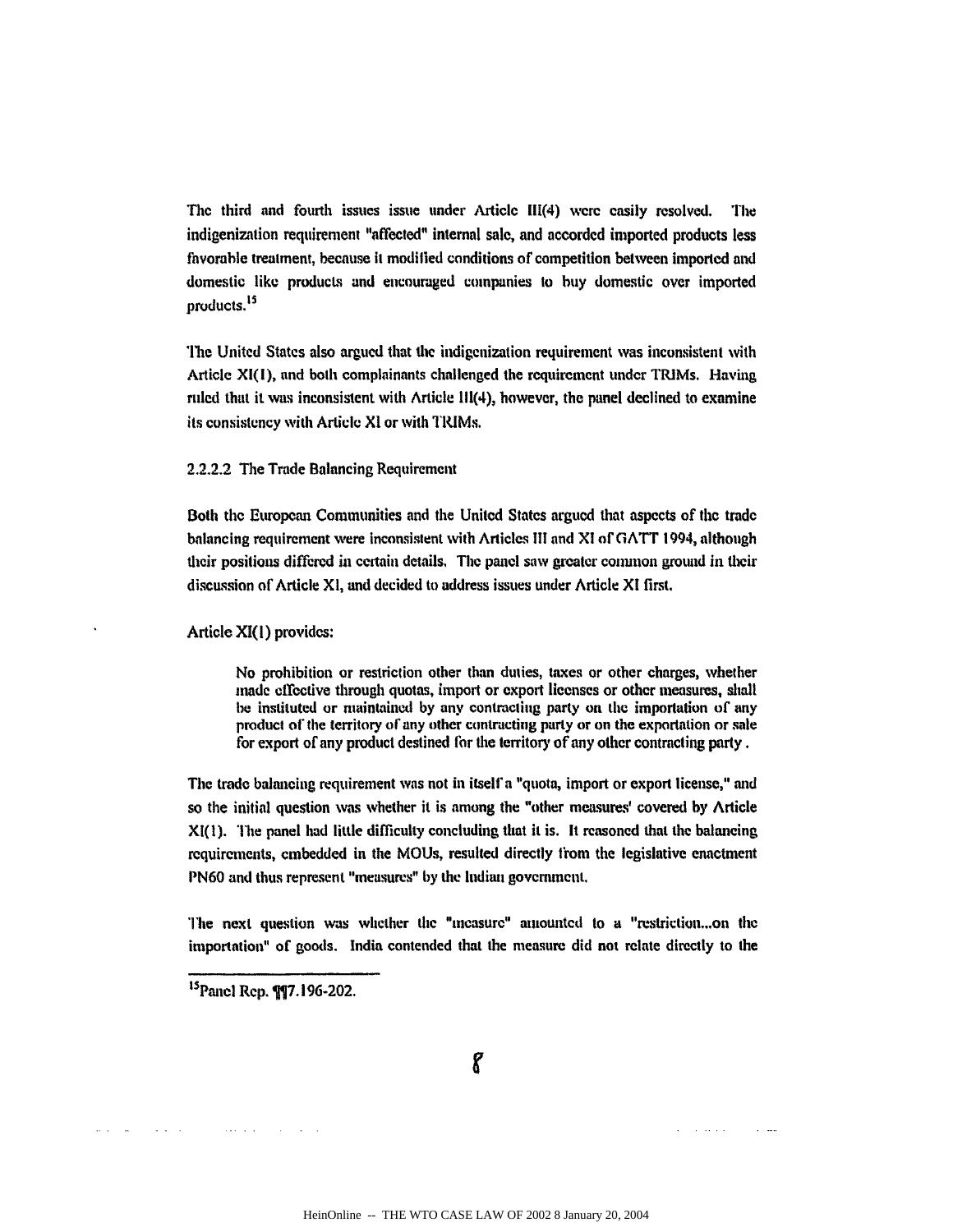entry of goods into Indian customs territory, and thus was not a "rcstriction **on** importation." **'I he** panel disagreed, relying **on** the plain meaning of "restriction," It simply noted that the balancing requirement prohibited imports in excess of stipulated amounts determined **by** each company's exports. It was further "comforted" **by the** Iblowing lauguage to **he** found in the Illustrative List olrTRIMs:

**1** RIMS that are inconsistent with the obligation of general obligation of elimination of quantitative restrictions provided for in puragraph **I** of Article XI **of** GATT 1994 include those which are mandatory or enforceable under domestic law or under administrative rulings, or compliance with which is necessary to obtain an advantage, and which restrict:

**(a)** the importation **by** an enterprise of products used in or related to its local production, generally or to **an** amount related to the volume or value of local production that it exports. **th**

*The* trade balancing requirement thus came within Article XI(I), and violates **GATT** 1994 in the absence of **an** effective defense. India claimed **a** balance of payments delense **as** in the earlier proceeding, but presented no evidence on the matter. The panel ruled, following prior decisions, that India had the burden of proof when asserting an affirmative defense under Article XVIII:B, and that its failure to come forward with evidence meant that its defense necessarily failed.

I laving fbund an inconsistency with Article **XI,** the panel again appealed to judicial economy to avoid a full discussion of the trade balancing measure in relation to Article **Ill** and TRIMs. The panel did address one specific feature of the trade balancing requirement in relation to Article 1I1(4). It noted that any company subject to an **MOU** buying a **previously imported CKD** or SKD kit in the Indian domestic market would have that purchase counted as an "import" for purposes of the trade balancing requirement. Thus, previously imported kits were disadvantaged on domestic resale relative to domestically produced like products. **"lhe panel was** of **the** view that, whatever the proper boundary between the mcasurcs covered **by** Article **Ill** and **XI** in general, a measure disadvantaging imported goods on domestic resale was **a** potential violation of Article 111(4). Proceeding through the four issues laid out above in the discussion of' the indigenization requirement in relation to Article 111(4), the panel again found that the

<sup>16&</sup>lt;sub>l'unel</sub> Rep. ¶ 7.279.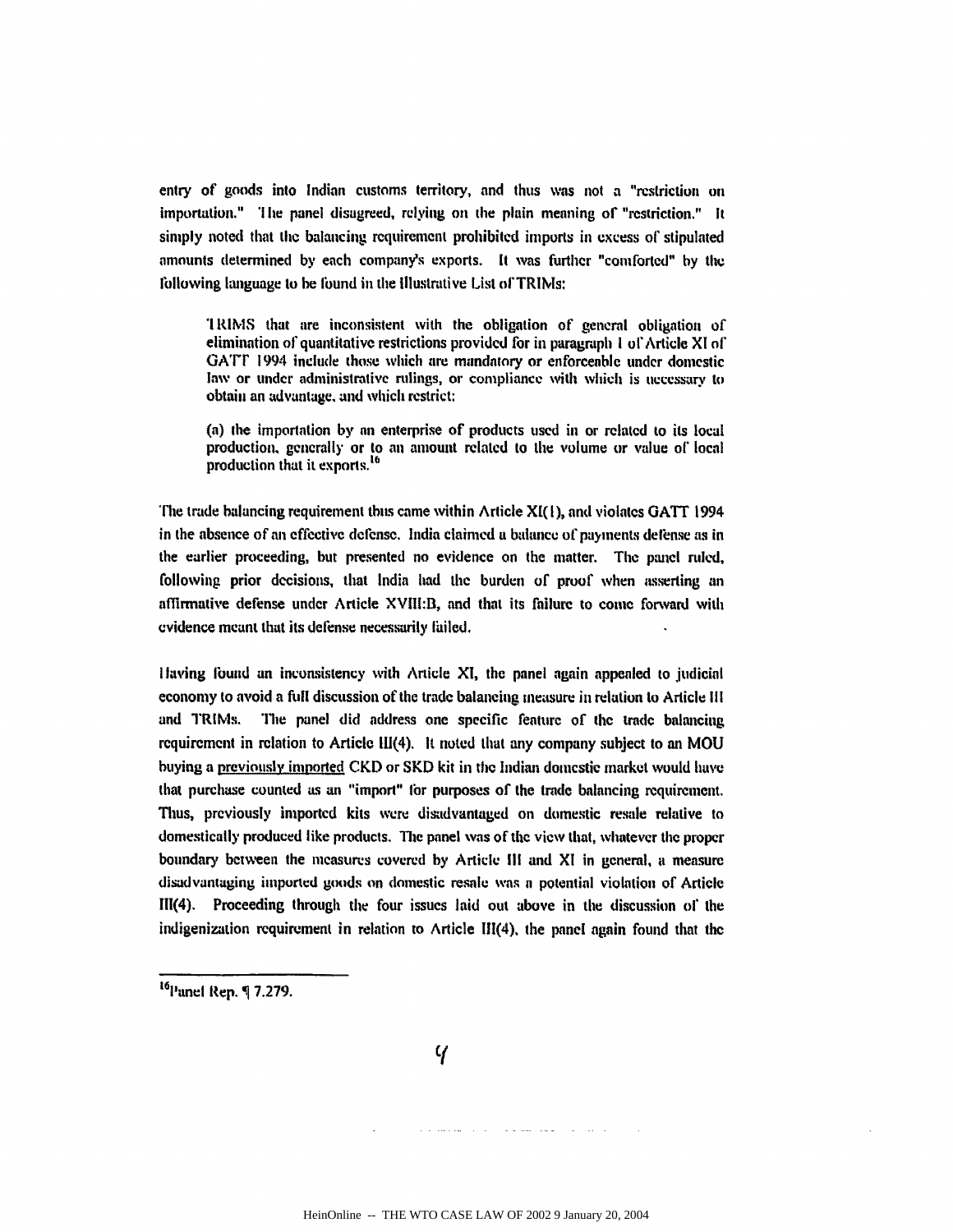trade balancing requirement incorporated a "requirement affecting internal sale" that afforded less favorable treatment to imported like products.<sup>17</sup>

#### **2.3** The Appellate Body Decision

As noted in the introduction, India ultimately withdrew its notice *o"* appeal an rescinded **PN60** without further proceedings. Accordingly, the Appellatc Body did not consider the substantive issues in the case.

#### **3.** Critical Analysis

#### **3.1** Legal Commentary

The automotive dispute was largely **a** "mopping **tip"** operation aimed at eliminating sonic remaining vestiges **of** the import licensing regime that had been found to violate WTO law in *India* **--** *Quantitative Restrictions.* During that regime, the indigenization and trade balancing requirements in the automotive sector **had** been made effective tuough contracts (MOUs) with the government that companies executed to obtain import licenses. The contracts remained in force even after the licensing scheme was abolished, and the government gave no indication of an intention to release companies from them (indeed, it indicated to the contrary before the dispute panel).

The indigenization requirement was a classic "local content" requirement, a paradigm example **of** the sort **of** measure that was the target *o"* the TRIMs agreement and that had been held to violate Article 111(4) of **GATT** 1994 in the past." The trade balancing requirement, in so far as it limited the value of goods imported **by** a company to the value **of** its exports, was likewise **a** clear target **of** TRIMs and was well understood to violate Article XI of GATT 1994.<sup>19</sup> Finally, the aspect of the trade balancing requirement that limited the capacity of companies to purchase products imported **by** others, and thus affected their domestic resale, was also a target of TRIMs and **a** clear violation **of** GATT

<sup>&</sup>lt;sup>17</sup>Panel Rep. ¶¶7.295-309.

<sup>&</sup>lt;sup>18</sup> See TRIMS Annex, Illustrative List **1** *(a)*.

<sup>&</sup>lt;sup>19</sup>See TRIMS Annex, Illustrative List 12(a).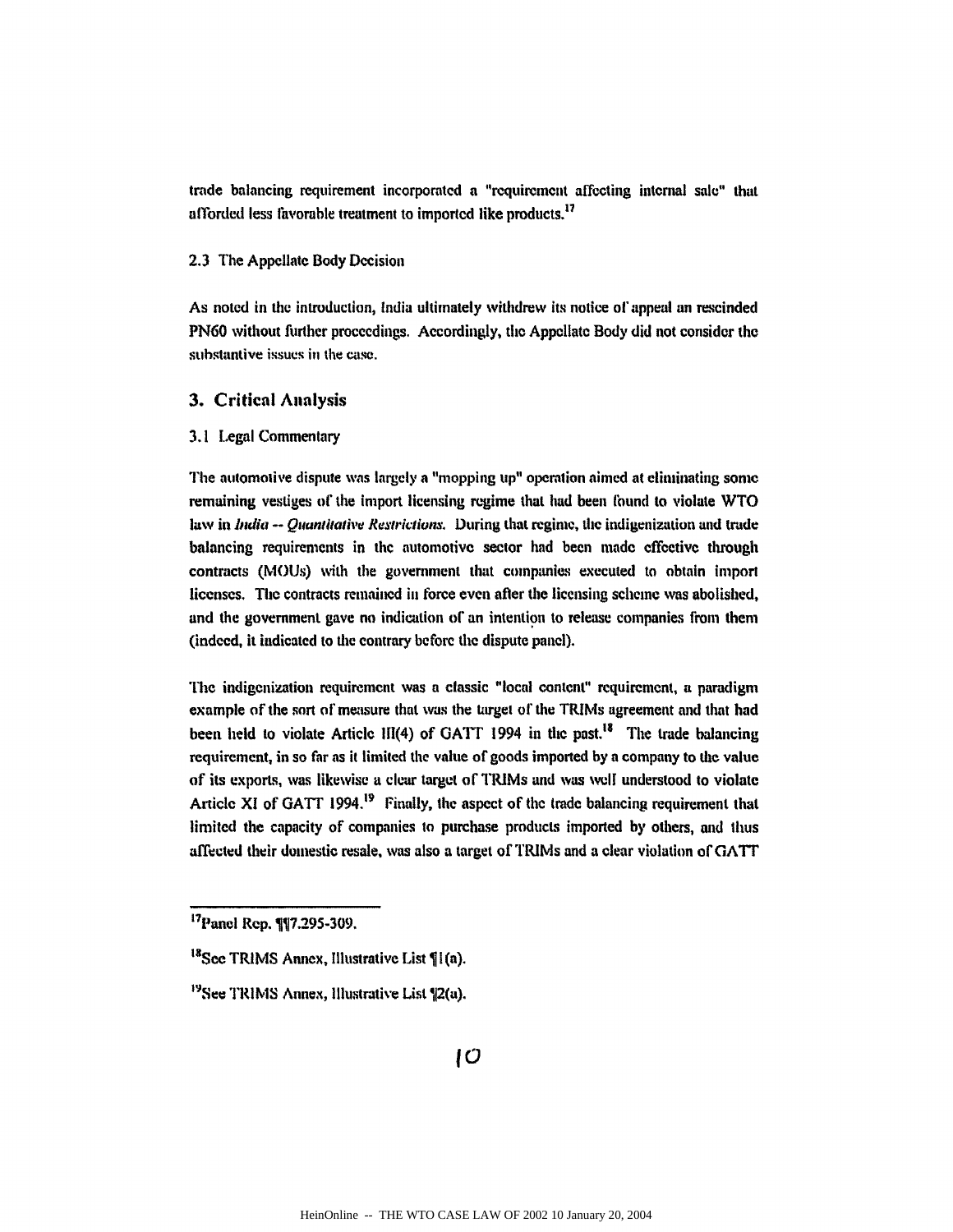Article II1(4).20 India's balance of payments defense **ibr** such measures had been rejected previously, and India's reassertion of that defense in this case was at best half-hearted.

The case touches on a few broader issues, but in **the** end does not say much about them. India's peculiar invocation **of r.s** *juedicala* **as** to issues that it had lust in *India* -- Quantitative Restrictions raises a general question about the place of doctrines like res judicata **and** collateral estoppel in the **WTO** system. The panel seemed willing to accept that it was inappropriate to relitigate identical issues bctween the same parties that **had** been resolved in prior disputes, but avoided any definitive statement on the matter simply **by** noting that the issues raised by **PN60** and the MOUs were new and **had** not been previously considered. The hint in the case that specific issues may not **be** relitigated stands in contrast to the commonly understood proposition that *stare decisis* does not **apply** in WTO **law** (even though as a practical matter earlier precedents receive considerable respect).

The differences in the positions of the United States **and** Europe as to the applicability of **AT** Articles **IlI** and **XI** to the various measures highlights another issue that has perplexed WTO/GATT scholars through the years, namely, the precise boundary between the measures covered **by** Article **Ill** and the measures covered **by** Article **XI. 1he** same issue confronted an old **GATT** panel faced **widi** a challenge to the Canadian Foreign Investment Review Act, which stated in the course of its opinion:

The Panel shares the view of Canada that the General Agreement distinguishes between measures affecting the 'importation' of products, which are regulated in Article Xi:l, and those affecting 'imported products', which are dealt with in Article III. If Article XI:1 were interpreted broadly to cover also internal requirements, Article **III** would be partly superfluous.<sup>21</sup>

The potentially elusive distinction between measures affecting "importation" and those affecting "imported products" is to a considerable degree unimportant. Complaining nations will usually care little whether a measure is found illegal under Article **liI** or Article XI as long as it is found illegal under one of them, and there is no obstacle under

<sup>2</sup>u'See TRIMS Annex, Illustrative List **I (b).**

<sup>21</sup> GAIT Panel Report, **L15504,** adopted on 7 February **1987,** 5.14.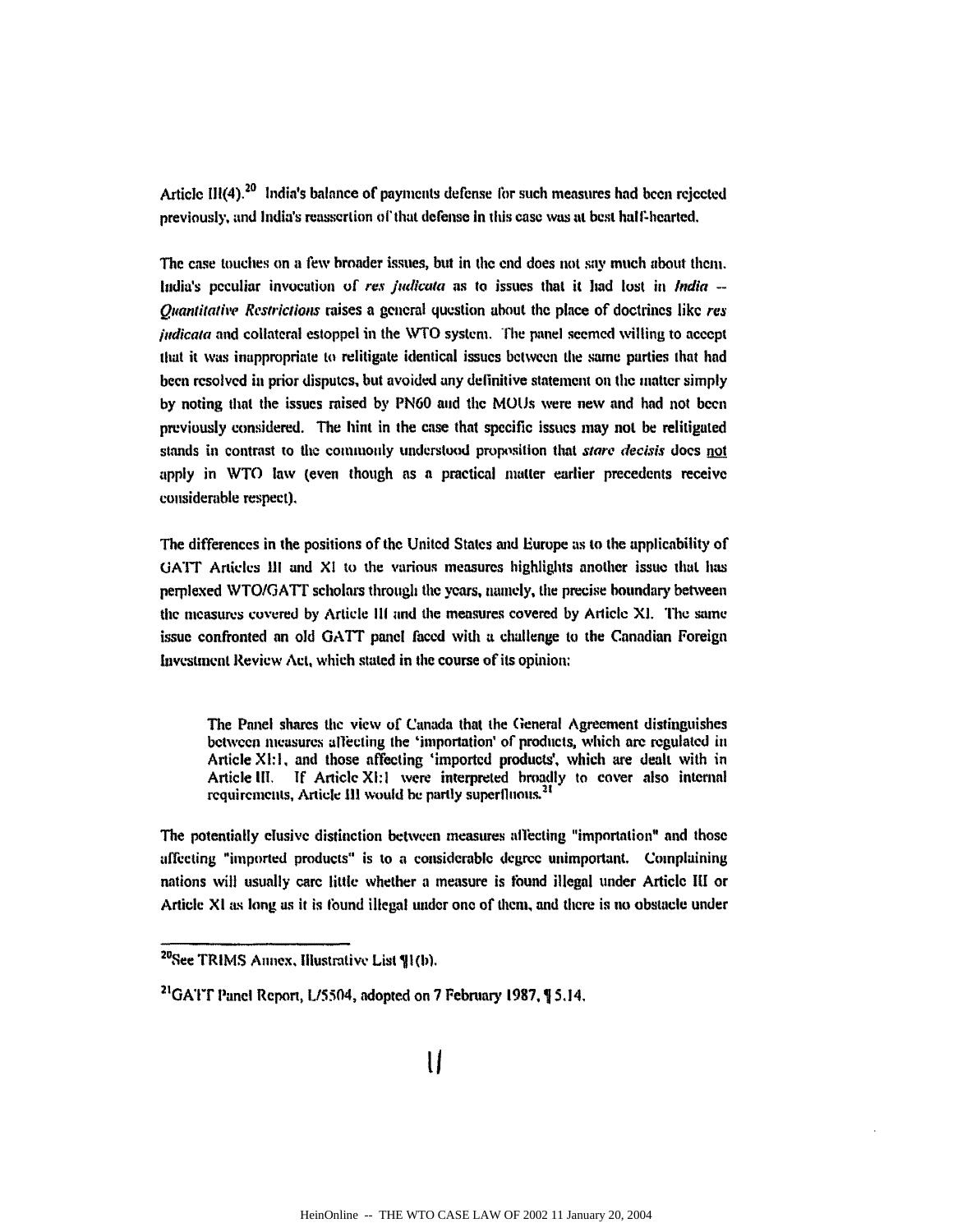WTO law to alternative pleading. But whatever its importance, the panel's treatment of the issues here sheds no new light on the distinction. **The** panel does not broach the general question *ol'* how to draw the line, but instead maneuvers its order of analysis to follow the classification scheme in the TRIMs  $\Delta$ nnex:<sup>22</sup> Based on the illustrative list in the Annex, the indigenization requirement and the part of the trade balancing requirement that applies to previously imported goods are measures affecting "imported products" subject to Article **Ill.** But the trade balancing requirement affects "importation" **when** it restricts what a company may import directly. It will **he** recalled that the panel analyzed the indigenization requirement under Article **III** and invoked judicial economy to avoid considering it under Article Xl. It did the opposite with the trade balancing requirement, save for the part of it that applied to previously imported goods which was analyzed under Article **Ill.** The panel thus applied the pertinent **GATT** articles is TRIMs suggests they should **be** without actually ruling on the dividing line between them.

One **of** the more interesting issues in the case relates to the distinction in old **GATT** jurisprudence between "mandatory" and "discretionary" legislation. The continued vitality of that distinction in **WTO** law remains an open question, to **be** sure, and one unappealed WTO panel decision concerning Section **301** of the **U.S. Trade** Act of 1974 questions its utility.<sup>23</sup>. Nonetheless, WTO members continue to raise the distinction in various contexts, and it surfaced in an interesting way in the automotive dispute. India argued that the measures contained in the MOUs were in the nature of contractual provisions that the govermnent could elect not to enforce. As such, they were analogous to "discretionary legislation" **--** legislation that might be administered in such **a** way as to violate WTO law, but that affords sufficient discretion to administrators to avoid any violations. Under **GATT** jurisprudence, such legislation could not be challenged "on its face," but only if it resulted in a violation as applied. Thus, India reasoned, the measures embodied in the MOUs could be challenged only **if** India took some steps to enforce them.

As noted, the panel rejected this line or reasoning **by** noting that India had not stated an intention to release companies from their MOUs, and that **a** mere possibility **of**

<sup>&</sup>lt;sup>22</sup>See text accompanying notes 18-20 supra.

**<sup>&#</sup>x27;3See** Panel Report in United States **--** Sections **301 - 310** or'the Trade Act of **1974,** WT/DS152/R, adopted January 27, 2000, 117.51-53.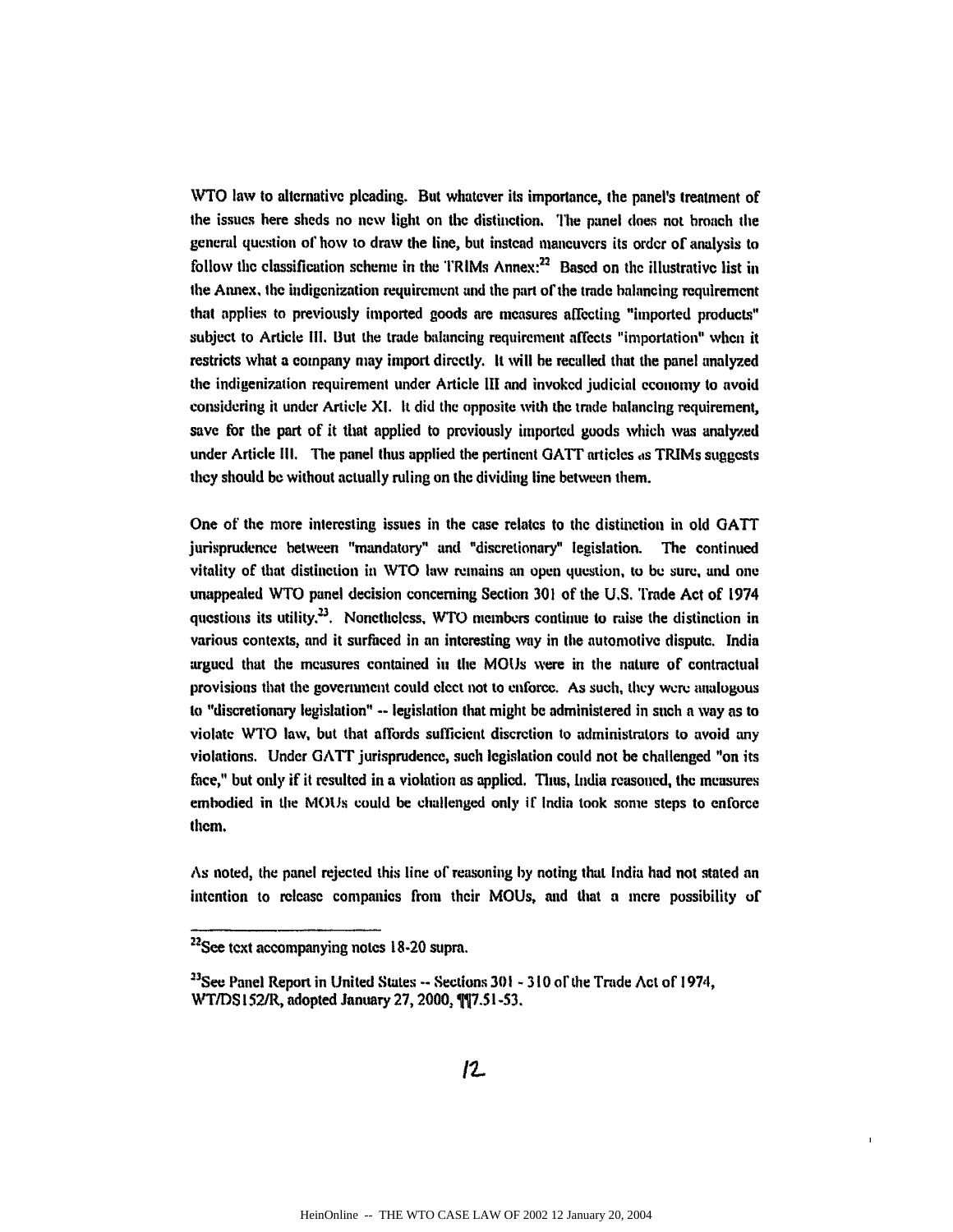enlbrcement action might encourage companies to follow their **MOU** commitments. Both observations are no doubt correct, but they may prove **too** much. It is perhaps often **the** case that legislation deemed "discretionary" under the old **(GATT** system has some chilling effect at odds with GATT obligations because of the possibility of enforcement in **a** way that violatcs **GAT.** Only when a government unequivocally and credibly commits itself to administer the legislation in a way that complies with **GATT** might any such "chilling effect" be avoided. Thus, the analogy between the MOUs and discretionary legislation is stronger than the panel allowed. Its vesolution of the matter perhaps hints at **a new** principle that also resonates with the **panel** decision in Unifed *,'talas -- Section* **301:** It is not enough that **a** measure affords administrative "discretion" to avoid violations **of** WTO law. To avoid challenges to such a measure on its face, a country must also provide credible assurances that administrative discretion will in fact **be** exercised in **a** way that averts any violations.

#### **3.2** Economic Commentary

Ve turn **now** to consider the economic aspects of local content requirements. **A** common form of a local content requirement specifies that a certain physical proportion of domestic inputs **be** embodied in the final good. We fbcus here on the economic implications of such local content requirements under different market structures,

**A** local content requirement is **a** protectionist instrument that is logically distinct from both import tarilfl and import quotas. Unlike tariffs and quota licenses, **a** local content requircmcnt does not generate government revenue. Such a requirement **does.** however, create **a** wedge between the prices of domestic and foreign inputs. When an effective local content requirement is in place, **a** lhreign final **good** producer with **a** domestic plant is induced to increase the demand for domestic inputs, thereby raising the price of the domestic input relative **to** that **of** the foreign input. The domestic government then balances the consequent benefit to domestic input suppliers against the associated cost to domestic consumers, where the latter cost is experienced if the higher domestic input price leads to **a** higher domestic price for the final **good.**

'tie local content requirement also generates an international externality, if it reduces the profits of the foreign final good manufacturers and/or foreign input suppliers. When

13

المنادين والشمار الكفارية والكر

sale of the second con-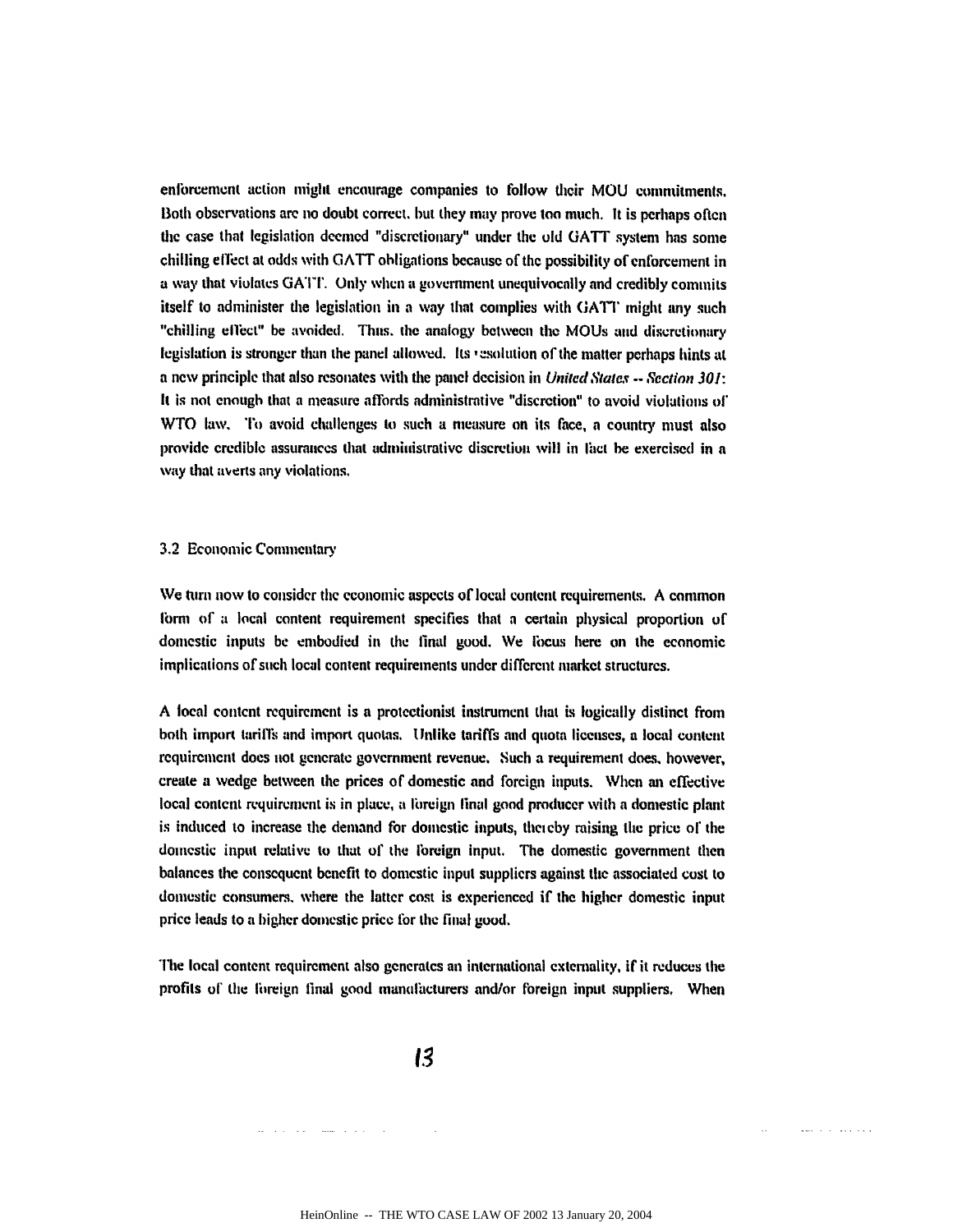setting its preferred unilateral policy, the domestic government does not internalize such an **effct.** Thus, when **a** local content rule changes prices in such a way **as** to create an international externality, a role may arise for an international trade agreement that imposes restrictions upon local content requirements.

Using three models, we explore here the domestic effects of a local content requirement and also the circumstances under which such **a** requirement generates an international externality. The models share a common foundation, **In** each case, **a** final good (autos) is produced, where each unit of the final good requires one unit of the input (kits). The final good manufacturers are foreign **(US),** The input is supplied **by a** competitive market in the foreign country **(US) and** also **by a** competitive market in the domestic country (India). 'Fhe domestic and foreign inputs arc perfect substitutes, **and** the final good requires no other input. The models differ in terms of the market power that the foreign final good manuflacturers and the domestic govertuncnt **ure** assumed to possess.

#### *Model 1: (onmpctitive 1nal Good Aarkel, omidl Dlniestic Country*

We consider first a setting in which the final good is produced **by** a competitive industry comprised (fbr simplicity) of' Ibreign firns. Final good manuflacturers then **earn** zero profit, and so the domestic governnent is unable to use a local content requirement as a means to extract profit from foreign manufacturers. Furthermore, we assume that the domestic country is small, in the sense that **the** reduction in demand for foreign inputs caused **by** the local content requirement does not depress the (world) price of foreign inputs. This means that the profits of lbreign input suppliers are also unaffected **by** the local content requirement. Our first setting is thus a benchmark case in which no international externality arises.<sup>24</sup>

To examine the domestic consequences of a local content requirement, we introduce the following notation. Let **Q** and P denote the output and price of the final good **in** the domestic market, respectively. This output is produced **by** a competitive final good market according to the technology  $Q = X + X^*$ , where X is the quantity of input purchased from domestic suppliers and **X\*** is the quantity of input purchased from foreign suppliers. The local content requirement specifies that a lraction **k** ofinputs **be** purchased

<sup>24</sup> For further discussion of related models, see Corden **(1971),** Grossman **(1981)** and Vousden **(1990,** Chapter 2).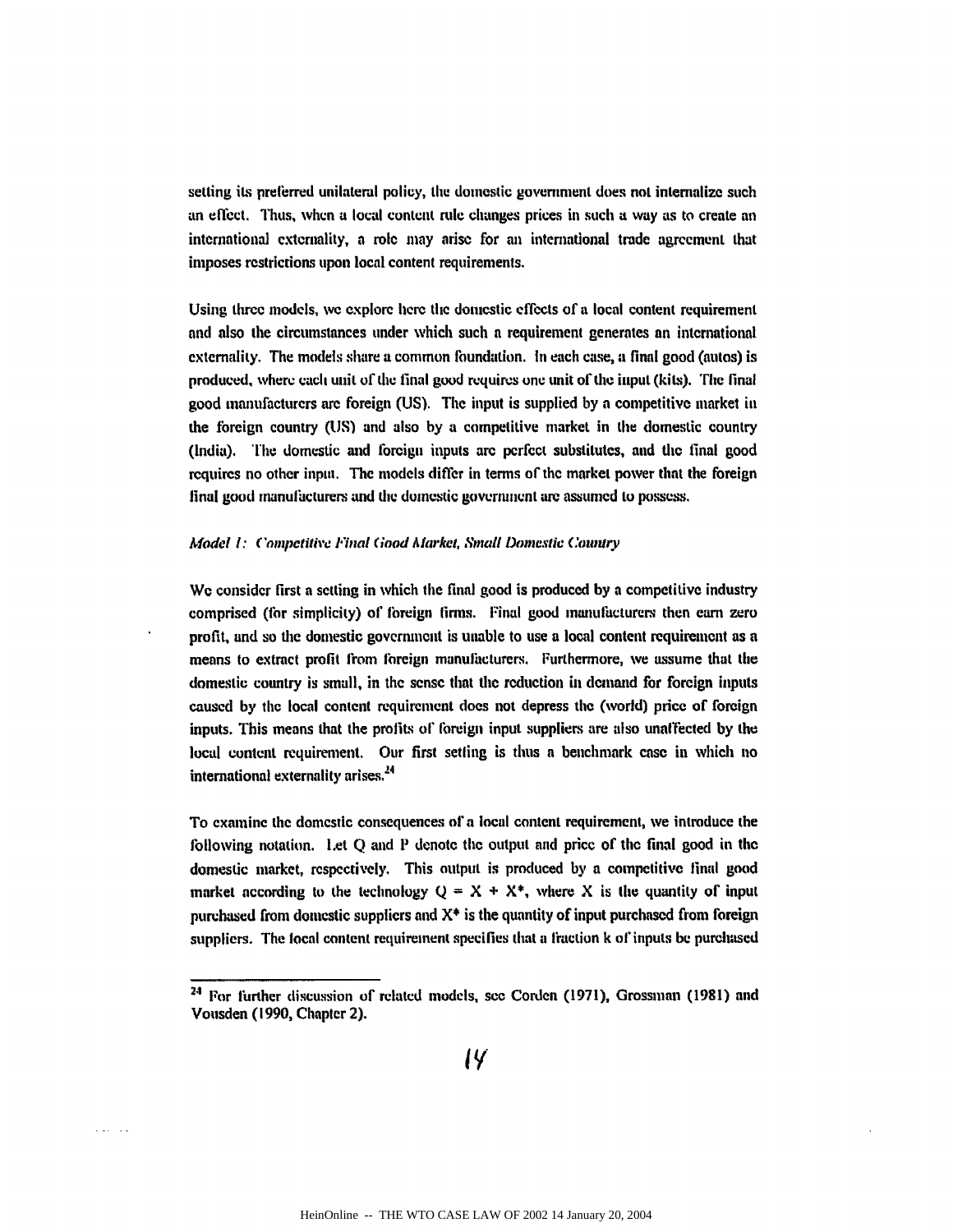from domestic suppliers; thus, when this requirement is (exactly) met,  $X = k(X + X^*) =$ *kQ.* Let r and  $r^*$  denote the respective prices of the domestic and foreign inputs. In the present model, r\* is lixed and independent of any local content requirement, but the local content requirement may affect r and thus the average price of the input,  $r_a = kr + (1-k)r^*$ . Since the final good industry is competitive and uses only **a** single input, the price of the final good is equal to the average price of the input:  $P = r_a$ .

As illustrated in Figure **1,** the domestic supply of the input is described by an upwardsloping supply function,  $X(r)$ , while the supply of the foreign input is perfectly elastic at the price  $r^*$ . We assume that the domestic supply function initially lies below the foreign supply function (i.e., the fiust unit of domestic supply is offered at **a** price below r\*) and then crosses the foreign supply curve at some quantity **Xf.** The demand **lbr** the final good is represented **by** the downward-sloping demand function, **1)(P).** 1 Jnder free trade, all inputs trade at the price  $r^*$  and the total quantity of inputs that is demanded (and thus the quantity of the **final good that is produced**) is given by  $Q_f = D(r^*)$ . Accordingly,  $X_f$  units of the domestic input are employed, and  $X_f^* = Q_f - X_f$  units of the foreign input are employed. Let  $k_f - X_f/Q_f$  denote the fraction of the domestic input used under free trade.

Consider **now** the imposition **of a** local content requirement under which **k > kf.** Such a policy must elicit a greater supply of the domestic input and so requires an increase in the domestic input price. r. The equilibrium outcome is illustrated **by** point **E.** At this point, the price of the domestic input is  $r_c > r^*$  and the quantity of the domestic input used is  $X_c$ **> Xr;** Thus, the domestic input is now used at a higher volume and commands **a** higher price. The local content requirement also induces an increase in the average input price, with  $r_a$  =  $kr_c$  + (1-k) $r^*$  >  $r^*$ . This means that the total quantity of input that is demanded (and thus the quantity of the final good that is produced) is reduced **by** the local content requirement:  $Q_c = D(r_a) \le D(r^*) = Q_f$ .

What are the domestic welfare consequences **of** the local content requirement? To answer this question, it is easiest to imagine that the first  $X_c$  units of final good output are sold at the price  $r_c$  while the next  $Q_c - X_c$  units are sold at the price  $r^*$ . (The average price is thea ra.) We begin with **the** first Xc units. The area r'rcEL represents consumer surplus that is enjoyed under free trade and lost under the local content requirement. Some of this surplus is transferred to domestic input suppliers, who now enjoy additional producer surplus corresponding to the area  $r^*r_cEK$ . The remaining area of lost consumer surplus, KLE, is deadweight loss that is attributable to **a** production inefficiency that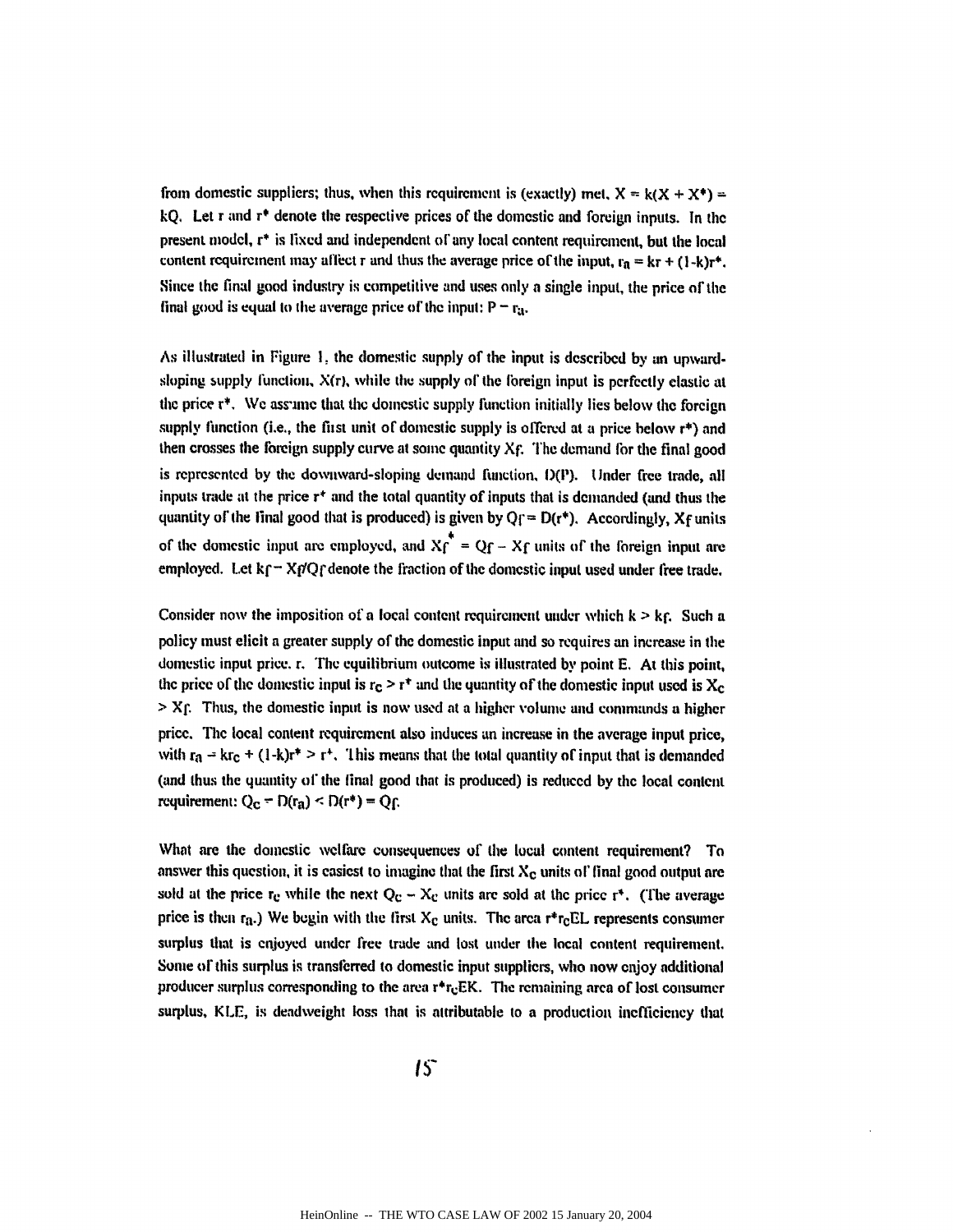occurs when llicient foreign supply of inputs is displaced **by** domestic input supply. Now consider the next  $Q_c - X_c$  units that arc sold at the price  $r^*$ . For these units, the local content requirement has no effect on the final good price or welfare. Finally, we note that the local content requirement results in a reduction in **the** total output **of** the final good (from Qf to Qc). The corresponding area, RTG, represents a second source of deadweight loss associated with the local content requirement.

In total, then, the local content requirement reduces domestic national income, **due** to the creation of deadweight loss as captured **by** the areas KLE and RTG. **O** course, if the domestic government has political objectives such that it values the benefits to input suppliers (i.e., the area r<sup>+</sup>r<sub>C</sub>EK) more heavily than the costs to consumers (i.e. the areas **r'reEL** and RGT), then **a** local content requirement may **be** attractive.

In this model, **all** of the costs and benelits of the local content requirement reside within the domestic economy. Since the foreign final good manufacturers cant zen) profit and **the** price at which foreign inputs sell **on** world markets is fixed, the local content requirement has no international externality. When the assumptions of this model hold, no obvious role for the WTO arises, since the local content requirement is a domestic policy that does not affect the welfare of any other member government.

#### Model 2: Monopoly Final Good Markct, Small Domestic Country

Maintaining the assumption that the domestic country is small, we now posit that the final good is produced **by** a foreign monopoly. The wrinkle here is that the foreign final good industry generates profit. and so a local content requirement may **be** entertained as a means through which to extract profit from the foreign final good monopoly and shift it to the domestic input suppliers.<sup>25</sup> An international externality is thus suggested.

As above, **we** consider **a** local content requirement that requires the monopolist to use a greater fraction of domestic input than it would under free trade. An important issue concerns the manner in which the monopolist adjusts its output in response to this

<sup>25</sup> Brander and Spencer **(198 1)** explore a related model, in which tariffs may **be used** to extract profit from a foreign monopolist.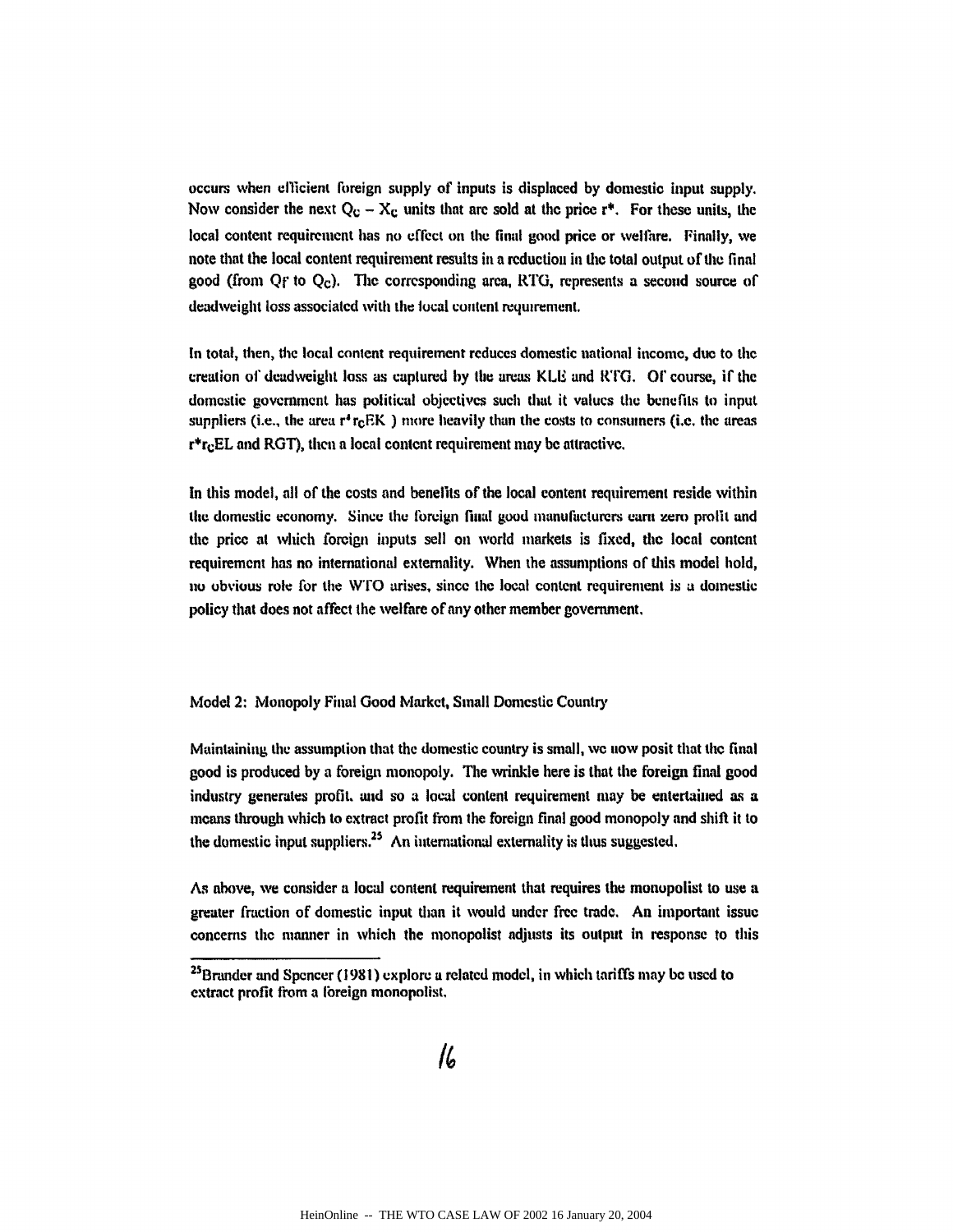requirement. To illustrate the issues involved, **%ve** first imagine that the foreign monopolist does not change its output following the imposition of the local content policy. The local content requirement **then** amounts to **a** transfer from the final good monopolist to the domestic input supply industry, since the monopolist must offer a higher domestic input price in order to elicit the increased domestic input supply. This strategic policy is attractive to the domestic government, even when the government has no political objective and simply maximizes national income, but the policy lowers world velfare, since it creates a productive inetliciency: on **the** margin, foreign input suppliers are replaced **by** less efficient domestic input suppliers.

These effects are illustrated in Figure 2. Under free trade, **the** foreign monopolist sets the price  $P_t$  and produces the output  $Q_f$ , and  $X_t$  units of the inputs arc domestically supplied. **The** profit earned **by** the foreign monopolist is given **by** the area r\*PST. When tile local content requirement is imposed, a greater proportion of the (fixed) output must embody the domestic input. Thus, the domestic input price rises to  $r_c > r^*$ , and the use of the domestic input rises to  $X_c \geq X_f$ . The area r<sup>+</sup>r<sub>c</sub>EK then represents profit that is extracted from the monopolist and shifted to the domestic input supply industry. The triangle KEL is lost profit that becomes deadweight loss. Thus, if the output of the foreign monopoly is held fixed, **a** local content policy is attractive to the domestic government as **a** means of shifting foreign monopoly profit to the domestic input supply industry. Such **a** policy imposes **a** negative international externality on the foreign monopolist (and thus **the** foreign government) and results in a loss in world velfhre.

But of course the foreign monopolist is unlikely to keep its **final** good output constant. At the free-trade quantity, the local content policy induces a higher input price on all **traits** of' the domestic input without changing the input price of any units of the foreign input. The local content policy thus raises the costs of production, and as a consequence the foreign monopolist will respond **by** *lowiering* its output.26 In turn, this means that a local content requiremcnt induces **a** loss in consumer surplus for the domestic country. Accordingly, the domestic government must balance the benefit of profit shifting **(from the** foreign

<sup>&</sup>lt;sup>26</sup> This raises the possibility that the local content rule might result in less overall use of the domestic input. While this possibility cannot **be** dismissed, plausible conditions can **be** identified under which a small local content requirement (i.e., a policy that requires that a slightly larger fraction of the domestic input **be** used than would be used under free trade) results in **an** overall increase in the use of the domestic input, and we will proceed on that assumption. **For a** general analysis and further discussion, see Grossman **(198 1).**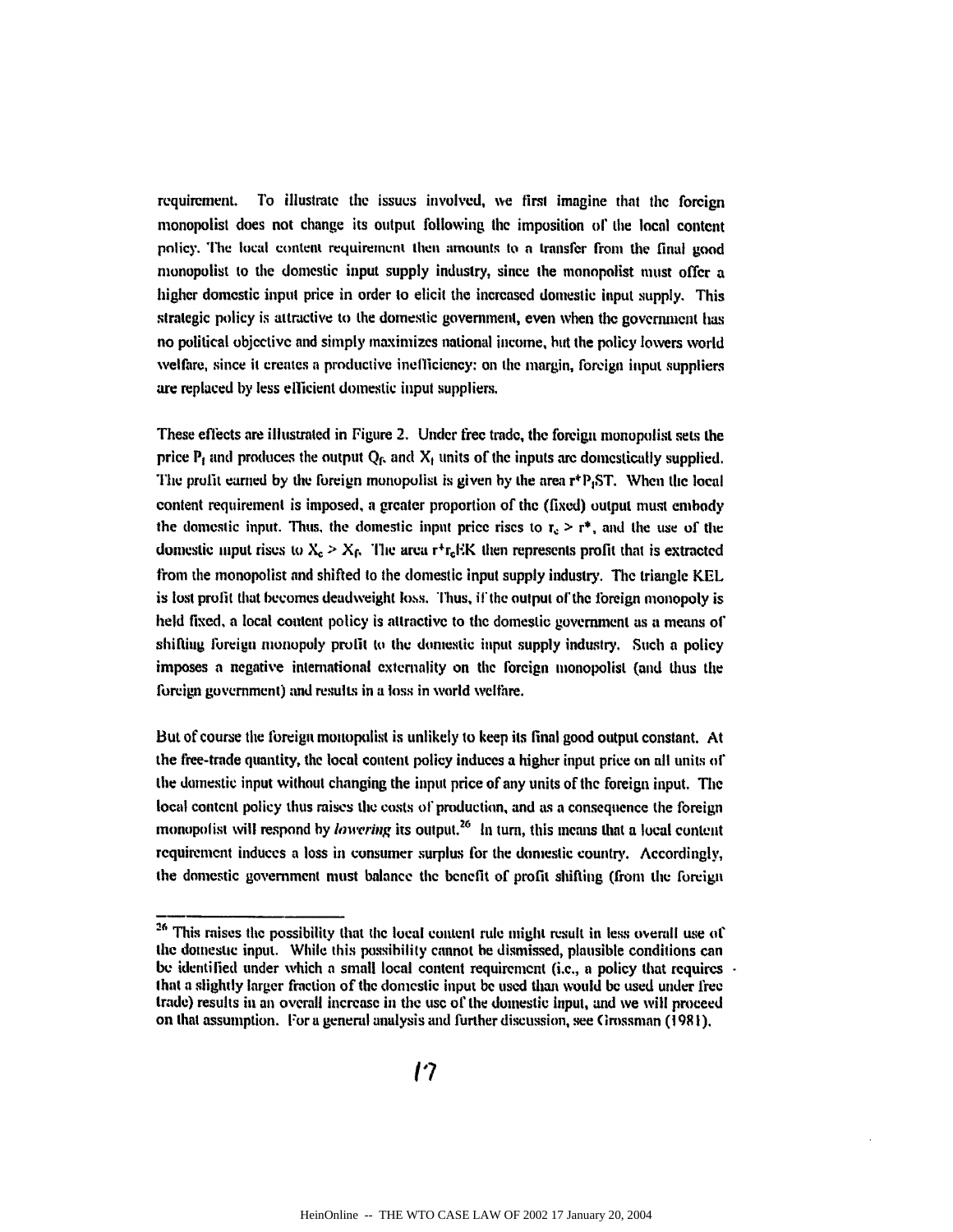monopolist to the domestic input industry) against the cost **of a** decline in consumer surplus in the final good market. As a general matter, it is unclear whether **a** nationalincome maximizing government would seek to impose a local content policy. It is clear, though, that such a policy is attractive to the domestic government, if this government has political objectives such that it values sufficiently the profit of input suppliers relative to the surplus of final good consumers.

In this second model, not **all** of the costs and benefits of the local content requirement reside within the domestic country. If the domestic government chooses to impose a local content requirement (for whatever reason), then the welfrare *o"* the lbreign government is reduced, since its monopolist suffers a reduction in profit. Thus, when market power in the final good industry exists, a local content policy is associated with an international externality, and a rationale for **WTO** rules that prohibit **local** content policies is provided.

#### *Model* **3:** *Monopoly Final (ond Markei Large Domestic* **Countr,**

In the previous model, we introduce market power with the assumption that the **final** good is produced by a foreign monopoly. Our next step is to add market rower over the input market as **well,** with the assumption that the domestic country is large, in the sense that **a** reduction in the demand **of** the foreign input **by** the foreign monopolist when serving the domestic market results in a decline in the (world) price of the foreign input. **In** this third model, a local content requirement may extract profit from the foreign monopolist and affect as well the profit of foreign input suppliers.

1he novel assumption here is that the foreign monopolist faces lbreign and domestic **input** supply functions that are upward-sloping, We assume further the input supply functions are symmetric. Under free trade, an efficient foreign monopolist then uses the same volume of domestic aid foreign inputs, and the input prices **are** thus equated **in the** two markets. To assess the impact **of a** local content requirement, **we** again first imagine that the forciga monopolist does not change its output in response to the local content policy. As before, at a given quantity of output, **an** eftective local content requirement forces the monopolist to use more of the domestic input, and the supply of this input is forthcoming only when the domestic input price rises. The local content rule again extracts profit from the foreign monuopulist and shills it to the domestic input industry.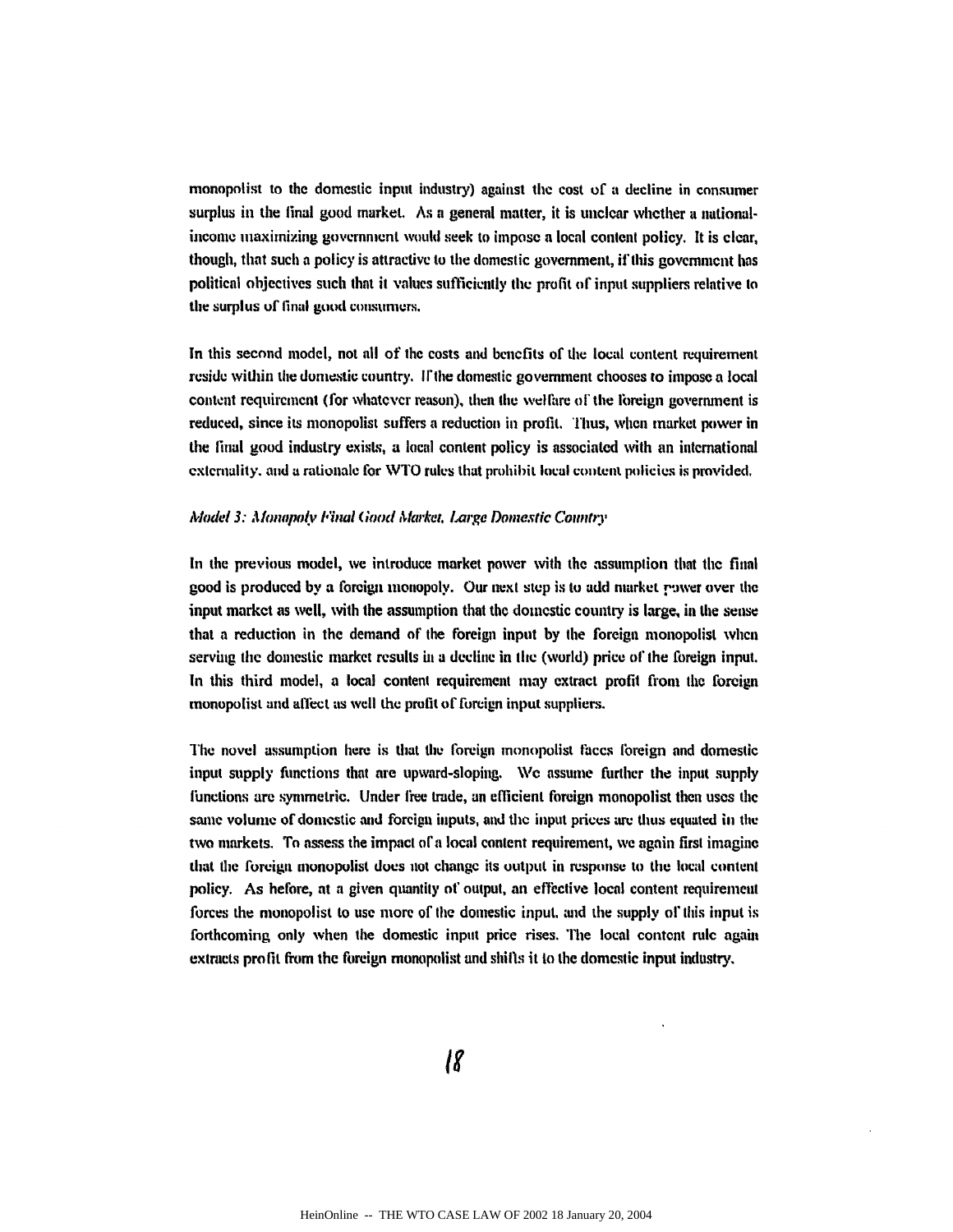We next consider the possibility **that** the foreign monopolist adjusts its quantity of output following the imposition **of** the local content requirement, **At** the free-trade quantity, **the** local content policy induces a higher input price on all units **of** the domestic input **but** now also results in a reduction in the foreign input **price on** all units of the foreign input. Ihe latter effect arises only in the third model, and reflects the fact that the monopolist's reduced demand for foreign inputs causes a decline in the price of the foreign input. Now, if the local content policy is small (i.e., if it calls for only a slight increase **in** the use of the domestic input, when the monopolist produces the free-trade output level), then the policy has essentially no effect **on the** monopolist's costs: as before, the monopolist pays a slightly higher input price on **all** units of the domestic input, **hut now** it also pays **a** slightly lower input price on all units of the foreign input; furthermore, under our symmetry assumption, it uses approximately the **same** amount of domestic and foreign inputs, when the local content policy is small. This means that the monopoly output is essentially unchanged after the imposition **ol'a** small local content policy. Such **a** policy thus generates a profit-shilting advantage for the domestic country without causing a loss in consumer surplus. Hence, a small local content policy is sure to be attractive to the domestic govennent, even if the domestic government maximizes national income.

**The** case for **WTO** restrictions against local content requirements is **now** quite clear, The domestic government has an unambiguous incentive to impose **a** small local content policy, but such a policy is unambiguously **bad** fior the foreign monopolist and thus the foreign government, and indeed lowers global welfare overall. In other words, the rationale **tor** WTO involvement with respect to local content policies is now the same as the rationale for *WTl'O* involvement with respect to tariffs **by** large countries. In each case, a small amount of the policy is unambiguously beneficial **to** the party that uses the policy, and unambiguously harmful to the trading partner and world welfare, with **all** of these implications holding even when benefits arc measured in national-income terms.

#### *Sulimar'*

**Contract Contract** 

Our analysis here reveals that local content requirements may be attractive as **a** unilateral policy in some circumstances. When markets **are** competitive and the domestic country is small, such policies may cause a redistribution of surplus from domestic consumers to the domestic input supply industry, with no associated international externality. The situation changes, however. when market power is present. **If a** foreign monopolist supplies **the** final good, then **a** local content policy may extract profit from the foreign monopolist and

 $19$ 

as as a comp